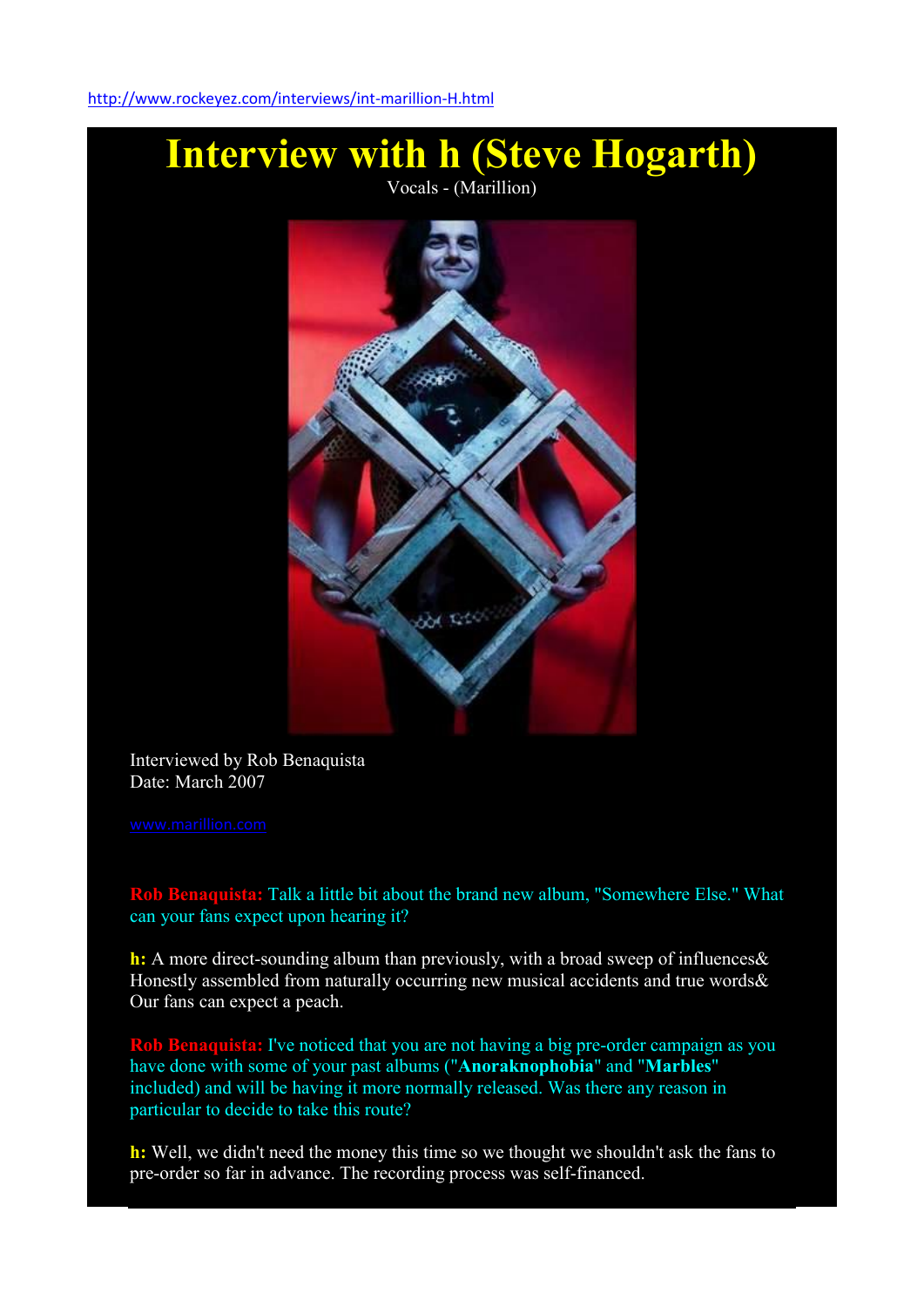naquista: As confirmed on the official **MARILLION** website (marillion.com), the first single that will be released is "See it Like a Baby. Will it be released around the same time in North America as in Europe?

h: We will send it to any radio station in N. America who wants to play it. There will only be "hard" copies of the single released in Europe.

Rob Benaquista: The "Marbles on the Road" world tour was one of your biggest tours in the past decade, which even made it onto a DVD release. What are some notable highlights and memories you can think of regarding that tour?

h: It was a great tour. We have the most amazing fans and the atmosphere at each show was always affectionate and very stimulated. I broke a tendon in my little finger during the Turin show in Italy and spent the rest of the tour with my finger in a splint. I think you can see it on the DVD. The tour bus broke down in France and we woke up in a scrap-yard. We later borrowed buses from SIMPLY RED and Rufus Wainwright. Those are the memories that stick out most.

Rob Benaquista: What are some of your biggest all time influences as a recording artist and musician?



h: Speaking for myself - I'd say THE BEATLES, THE WHO, TRAFFIC, Joni Mitchell, Paul Simon, Leonard Cohen, PREFAB SPROUT, MASSIVE ATTACK, TALK TALK, and Jeff Buckley. In my early years as a singer I particularly admired Peter Gabriel and Darryl Hall - Peter (Gabriel) for his amazing tone, and Darryl (Hall) for his tone and technique. These days my favorite singer is Paul Buchanan from the BLUE NILE. He's got maximum soul, Jeff Buckley too. I admire Ray Charles as a singer and as a human being.

ob Benaquista: Your musical direction has, in some ways, shifted greatly since you first joined the band in the late 1980's, yet has also retained the trademark sound that kept MARILLIONunique from the countless other Progressive Rock bands. What are your thoughts about your subtle, yet effective shifts in sound?

h: They probably feel like bigger shifts to us. We deliberately tried to break out of our own sound in order not to stagnate. We've tried to keep the widdly synth solos to a minimum and concentrated more on subtleties of sounds. Steve Rothery has (*I think successfully*) experimented with redefining his guitar sound without ever losing his inspirational spark. We've explored many musical areas over the last 18 years including blues, gospel, soul, Latin-American, eastern, Arabic and even an attempt at dub-reggae. Everything is allowed. It always seems to sound like us though, no matter how far we move. I guess we'd do a techno/trance album if we could. Hang on a minute - we already have.

Rob Benaquista: What's the first thing that comes to mind when discussing the following songs?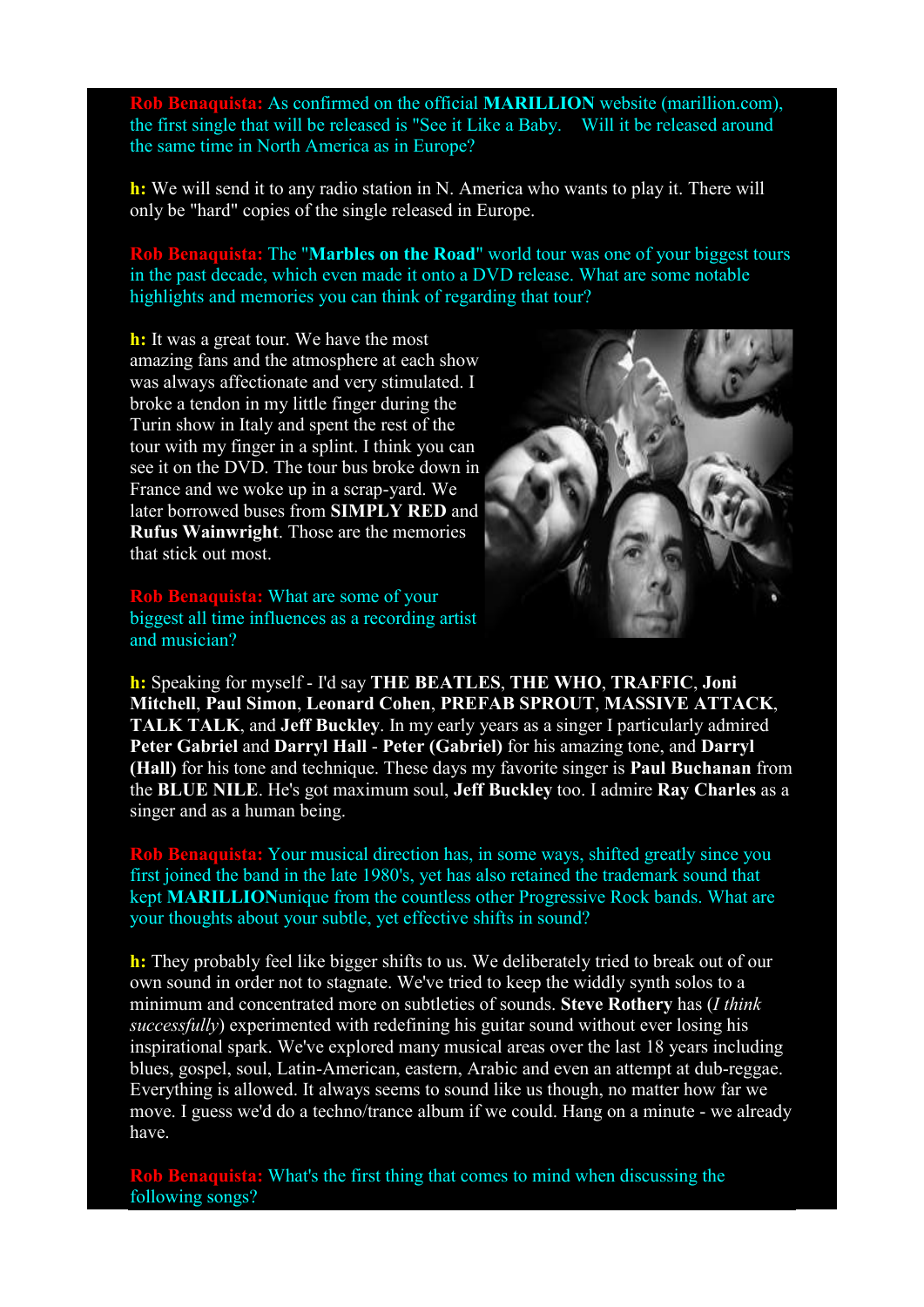## "Cannibal Surf Babe"

h: THE BEACH BOYS. "Happy Days". Twin Peaks.

## "Berlin"

h: During the Cold War there used to be this "corridor," a long, broken, road that you had to drive along to get to Berlin from West Germany. There was barbed wire, machine gun watchtowers and minefields either side of it. It was very oppressive. I often spare a thought for those who tried to escape into the West and never made it. "The Party"

h: I played this one at The Cavern Club in Liverpool on my piano/voice solo tour last year. The crowd sang nearly all of it including the guitar solo. "Quartz"



h: A song about two people being unable to exist together, this song contains MARILLION's first and only "rap."

Rob Benaquista: Many of the albums during the era in which you were part of MARILLION have a common theme or motif running throughout (with "Brave" being a full-blown concept album). Does "Somewhere Else" also have a common theme throughout, or is each song designed to be thematically separate from one another?

h: Separate, but I guess the breakdown of my marriage (just before the writing sessions) and, later on, the blossoming of a new relationship with my girlfriend played a major part. Hence "Somewhere Else." Also, increased awareness of poverty and injustice in the world following our involvement with "Make Poverty History" and the "One" campaigns. Please check out One.org. Also, the geopolitics of greed and the increasingly urgent issues with the environmental aspects of the planet. Global warming and the rapid erosion of bio-diversity. It's a mad world. We'd better wake up soon&

Rob Benaquista: Each of you has been involved in solo and side projects in recent years. Do you keep your creative ideas for your side projects completely separate, or do some of your ideas carry over into the creative process of **MARILLION**'s music?

h: All my words are true and personal things so they tend to come out during whichever project I'm working on. I don't hold anything back from MARILLION unless the rest of the band rejects it.

Rob Benaquista: Of all the bands that you have toured with throughout your career, who were you most delighted to share the stage with?

h: We shared a stage with PORCUPINE TREE who are good friends and also a very good band. And DREAM THEATER. In 1994, we played a gig in Munich called Terminal Eins. The last band to have performed there before us was NIRVANA. It had been their last show before (Kurt) Cobain's suicide. That was an honor, although somewhat spooky.